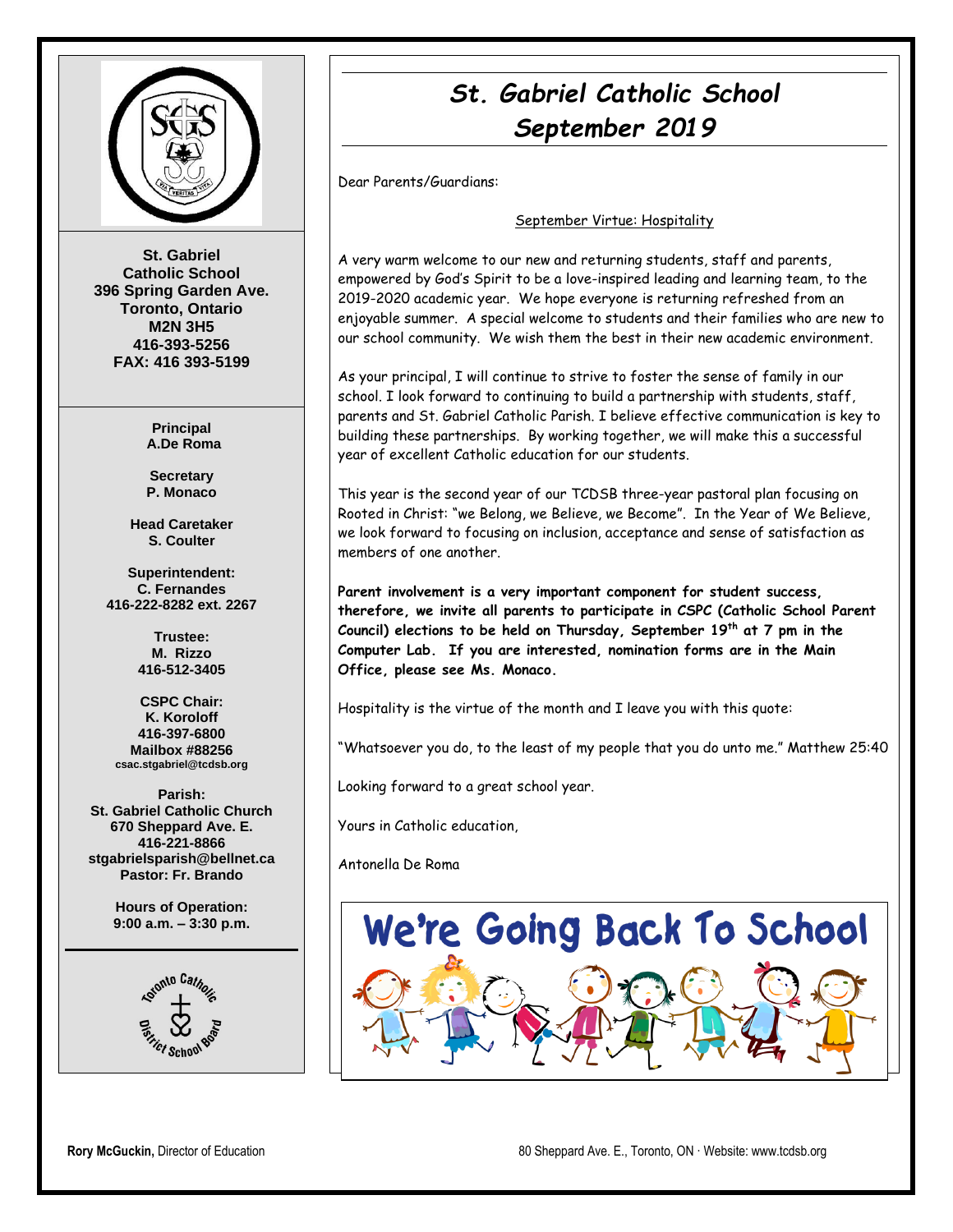#### **ST. GABRIEL SCHOOL STAFF LIST 2019-2020**

| Antonella De Roma                                                     | Principal                  |  |
|-----------------------------------------------------------------------|----------------------------|--|
| Patricia Monaco                                                       | Secretary                  |  |
| Kathleen Silva                                                        | <b>ELP</b>                 |  |
| <b>Sharon Pacheco</b>                                                 | ECE (Silva)                |  |
| Angela Vaz                                                            | ELP                        |  |
| Jennifer Gomes (LTA)                                                  | ECE (Vaz)                  |  |
| Michele Noonan                                                        | SK/1                       |  |
| Catherine Ryu                                                         | Gr. 1/2                    |  |
| Allison Canham-Macri                                                  | Gr. 2                      |  |
| Angela Capozzoli                                                      | Gr.3                       |  |
| Sarah Porter                                                          | Gr. 3/4                    |  |
| Ursula Tufaro                                                         | Gr. 4/5                    |  |
| Julie Gauthier                                                        | Gr. 5                      |  |
| Joanna Ieraci/ Stephanie<br>Laturski (LTO)                            | Gr. 5/6                    |  |
| Rocco Addorisio                                                       | Gr. 6/7                    |  |
| Andrea DiMarino (LTO)                                                 | Gr. 7                      |  |
| Brian Rodrigues                                                       | Gr. 8                      |  |
| Open                                                                  | Library Tech (M/T)         |  |
| Danielle Sabatini                                                     | Spec. Ed.                  |  |
| Oksana Makhnitska                                                     | M.E.                       |  |
| <b>Wendy Baker</b>                                                    | Phys. Ed. (T/W)            |  |
| Jason Halili                                                          | Phys. Ed. (M)              |  |
| Melinda Carvalho                                                      | Phys. Ed (F)               |  |
| Bianca Palleschi                                                      | ESL                        |  |
| Elena DiSimino                                                        | Core French                |  |
| Aline Ajami                                                           | Core French (M-F pm)       |  |
| Claire Kennedy                                                        | Core French (M-F am)       |  |
| Elizabeth Massarelli                                                  | Education Assistant        |  |
| Daniella Nunno                                                        | <b>Education Assistant</b> |  |
| Success Akonzee                                                       | <b>Education Assistant</b> |  |
| (LTA)                                                                 |                            |  |
| Open                                                                  | <b>Education Assistant</b> |  |
| Christella Sutherland                                                 | Vocal Music (Th/Fri)       |  |
| Michele Stocker                                                       | Inst. Music (Tues.)        |  |
| Steffan Moran                                                         | Inst. Music (Fri)          |  |
| Liliana Compagnone                                                    | Guidance (Tues a.m.)       |  |
| Steve Coulter                                                         | <b>Head Caretaker</b>      |  |
| Manny Florio                                                          | Night Caretaker            |  |
| Rosa Salvatore, Ana<br>Saint Ellis De Graterol<br>and Rachel Monteiro | Lunchtime Supervisor       |  |

**SACRAMENTS FOR SCHOOL AGE CHILDREN St. Gabriel's Church Information to follow. A copy of the child's Baptismal Certificate is required if registering for First Communion or Confirmation**. **Payment is required at registration for Confirmation to defray related costs.** Please call the Parish Office 416-221-8866 or visit the Parish website [www.stgabrielsparish.c](http://www.stgabrielsparish.ca/)

**REGISTRATION FOR** 

[a](http://www.stgabrielsparish.ca/) should you need more information.

Thank you.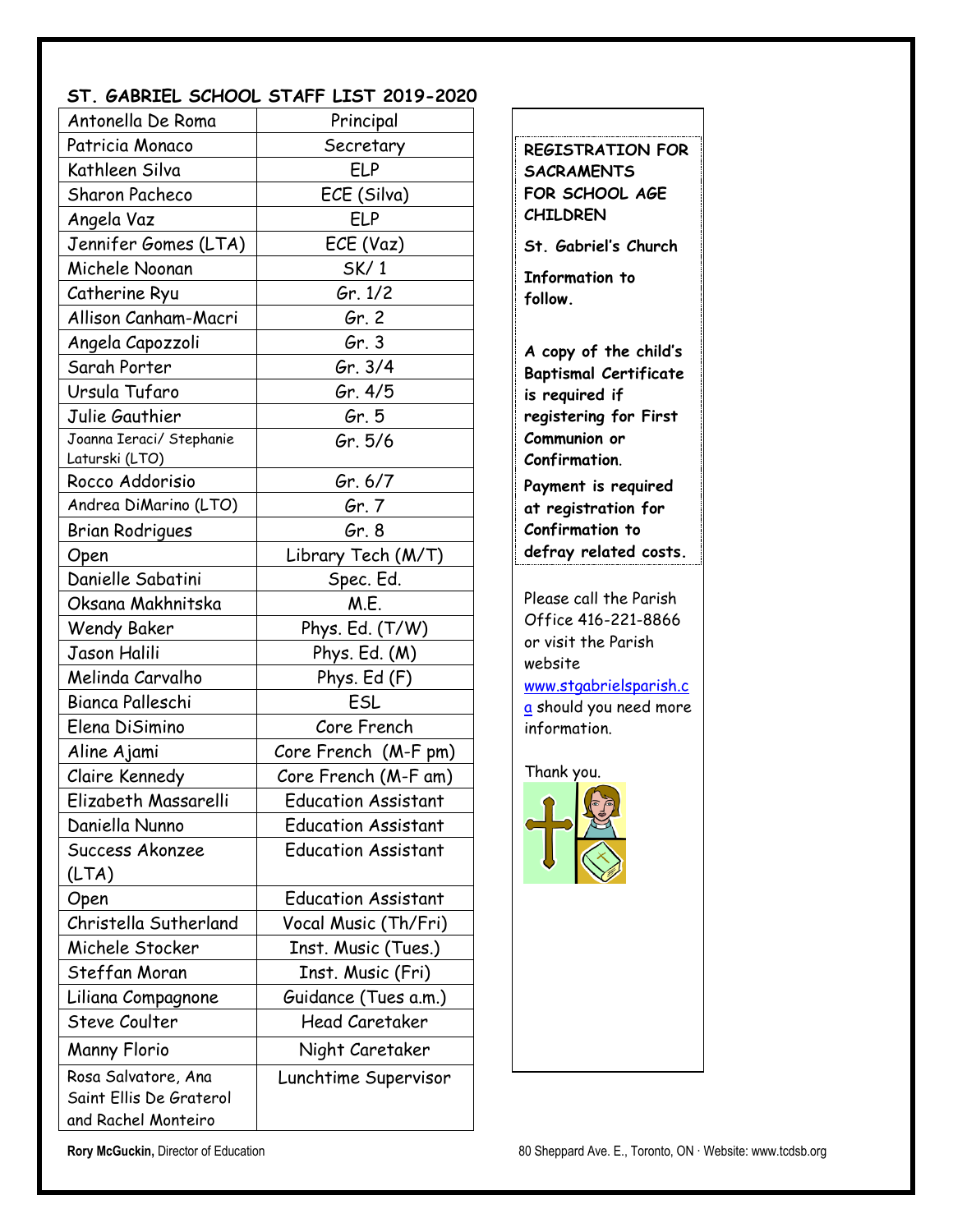### **ST. GABRIEL SCHOOL HOURS 2019-2020 SCHOOL YEAR**



**Start of School Day**: 9:00 a.m. **Afternoon Recess:** 2:12 p.m. to 2:27 p.m. **Dismissal:** 3:30 p.m.

**Morning Recess:** 10:42 a.m. to 10:57 a.m. **Lunch Hour**: **11:45 p.m. to 12:45 p.m.**

#### **SAFE SCHOOL ARRIVAL PROGRAM**

To report your child as late or absent, please use one of the following options: Call 1(833)251-3286 (toll-free) Online go.schoolmessenger.ca School Messenger Mobile App Please make sure that all students who arrive late check in at the front office. \*Please ensure the school office has your current email address on file<sup>\*</sup>

#### **STUDENT INFORMATION**

Please ensure that all information regarding your child is up-to-date. We need to have the correct home telephone numbers, work numbers, home address and emergency contact. If these numbers change please let the school know promptly,  $IN$ WRITING.

#### **LUNCH ROUTINES**

Students who remain at school for lunch may NOT LEAVE THE SCHOOL GROUNDS anytime during the lunch hour without written parent permission. For safety reasons, we highly discourage parents/guardians from allowing their children to leave the school property unsupervised for lunch.

#### **FAITH PLANNERS/STUDENT AGENDAS**

We will continue to use student agendas. The cost for each Agenda is \$8.00. We highly recommend the use of the Agenda as a communication tool between school and home. Please take some time to review the content in the opening pages. They include policies, procedures and St. Gabriel's Code of Conduct information, as well as the school's Progressive Discipline Plan.

#### **VISITORS TO THE SCHOOL**

A reminder that all visitors **must report to the front office**. If you need to speak with your child's teacher, kindly call and make an appointment. Your child's teacher will be happy to meet with you at a mutually convenient time.

#### **APPROPRIATE DRESS CODE POLICY**

All students are expected to come to school daily appropriately dressed and in a manner that reflects the aims and atmosphere of a Catholic school. St. Gabriel has adopted the TCDSB NAVY BLUE AND WHITE DRESS CODE, which consists of the following: a solid navy blue bottom (pant, kilt, skirt, or shorts); a plain white or navy blue shirt or top; and a white or navy blue sweater or pullover. Some examples of items not allowed are: spaghetti strap or tank tops, jeans/denim material, black pants, pants with stripes in any colour, tee shirts with logos or slogans on them, and shortshorts.

#### **DROPPING OFF & PICKING UP STUDENTS**

For the sake of safety, we ask that in the mornings you drop off your children in the appropriate sections of the school yard and leave them with our staff. **Please make sure that your child is dropped off no earlier than 8:40 a.m. as supervision in our school yard begins at 8:40 a.m.** This will help the students develop routines and it will also help our staff ensure a safe school yard.

If you are picking up your child early from school please come to the office and sign out the student. Thank you for your cooperation in this matter.

#### **CURRICULUM NIGHT**

Curriculum Night is scheduled for **Thursday, October 4 th , 2019** at **6:30 p.m**. Details will follow.

#### **SCHOOL BUS INFORMATION**

Please sign up online to access Transportation information via the new BusPlanner portal. Select parents on the main screen and get access to the following:

-your child's transportation information and when available the real time location of your child's bus -school bus delays and cancellations delivered to your email

You will need your child's 9 digit OEN (found on their report card)

Students who do not have an OEN (JK or new to the district) contact the school.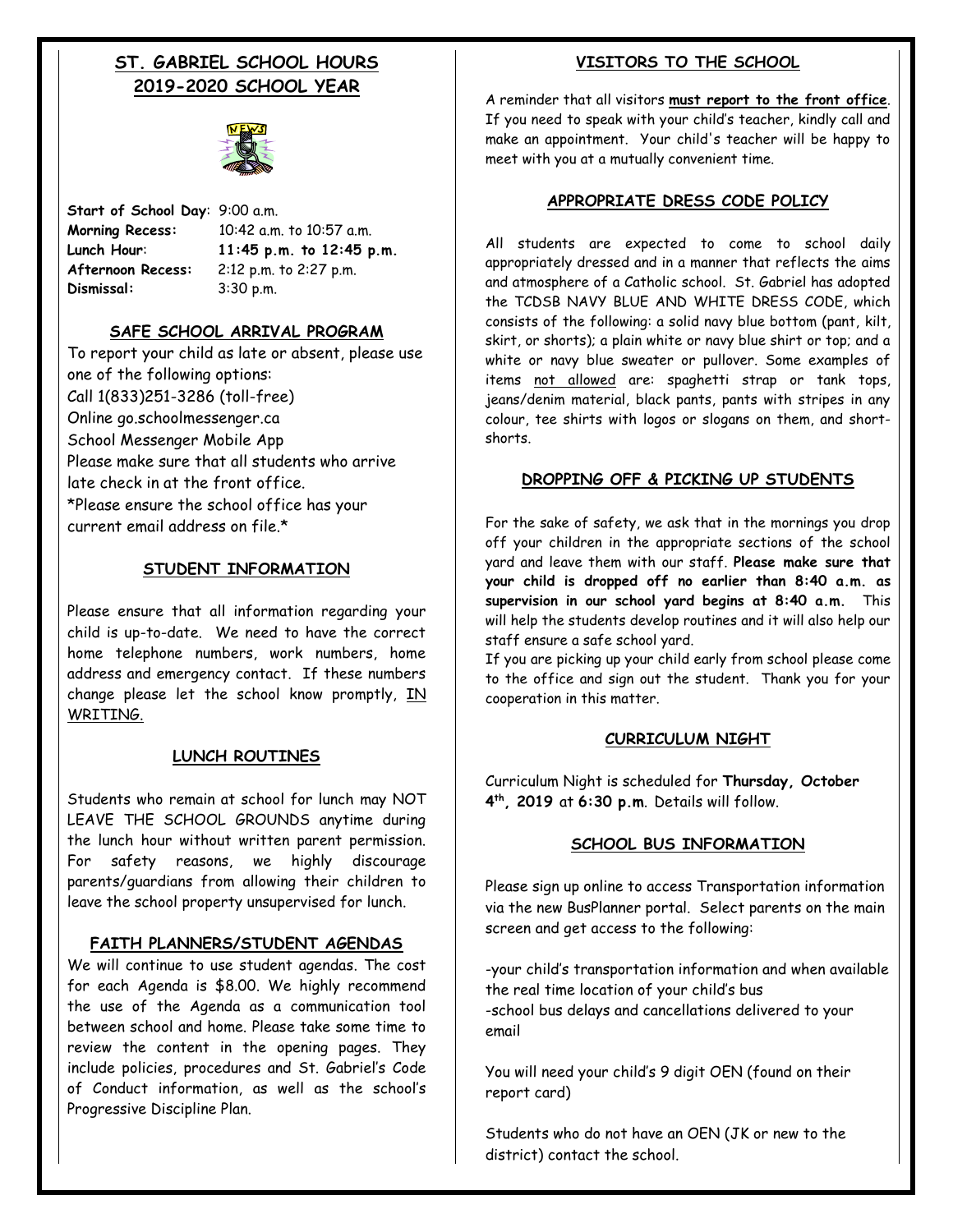### **ANAPHYLAXIS ALERT**

We would like to inform you that we are an **allergen aware school.** There are students in attendance who suffer from severe and life threatening allergies to certain foods such as **peanuts, nut products, sesame seeds, eggs, seafood and shell fish. Anaphylaxis is a severe and life threatening allergic reaction.** 

| otomto Cath<br><b>Toronto Catholic District School Board</b><br><b>Trustees</b><br>2019-2020 |                                |              |                             |
|----------------------------------------------------------------------------------------------|--------------------------------|--------------|-----------------------------|
| Ward                                                                                         |                                |              |                             |
| 1                                                                                            | Joseph Martino                 | 416-512-3401 | Joseph.Martino@tcdsb.org    |
| $\overline{2}$                                                                               | Markus De Domenico             | 416-512-3402 | Markus.deDomenico@tcdsb.org |
| 3                                                                                            | Ida Li Preti                   | 416-512-3403 | Ida.LiPreti@tcdsb.org       |
| $\overline{4}$                                                                               | Teresa Lubinski                | 416-512-3404 | Teresa.Lubinski@tcdsb.org   |
| 5                                                                                            | Maria Rizzo, Chair             | 416-512-3405 | Maria.Rizzo@tcdsb.org       |
| 6                                                                                            | Frank D'Amico                  | 416-512-3406 | Frank.Damico@tcdsb.org      |
| $\overline{7}$                                                                               | Michael Del Grande, Vice-Chair | 416-512-3407 | Mike.DelGrande@tcdsb.org    |
| 8                                                                                            | <b>Garry Tanuan</b>            | 416-512-3408 | Garry.Tanuan@tcdsb.org      |
| 9                                                                                            | Norm Di Pasquale               | 416-512-3409 | Norm.DiPasquale@tcdsb.org   |
| 10                                                                                           | Daniel Di Giorgio              | 416-512-3410 | Daniel.DiGiorgio@tcdsb.org  |
| 11                                                                                           | Angela Kennedy                 | 416-512-3411 | Angela.Kennedy@tcdsb.org    |
| 12                                                                                           | Nancy Crawford                 | 416-512-3412 | Nancy.Crawford@tcdsb.org    |
|                                                                                              | Taylor Dallin, Student Trustee | 416-512-3413 | Taylor.Dallin@tcdsb.org     |
|                                                                                              | Kathy Nguyen, Student Trustee  | 416-512-3417 | Kathy.Nguyen@tcdsb.org      |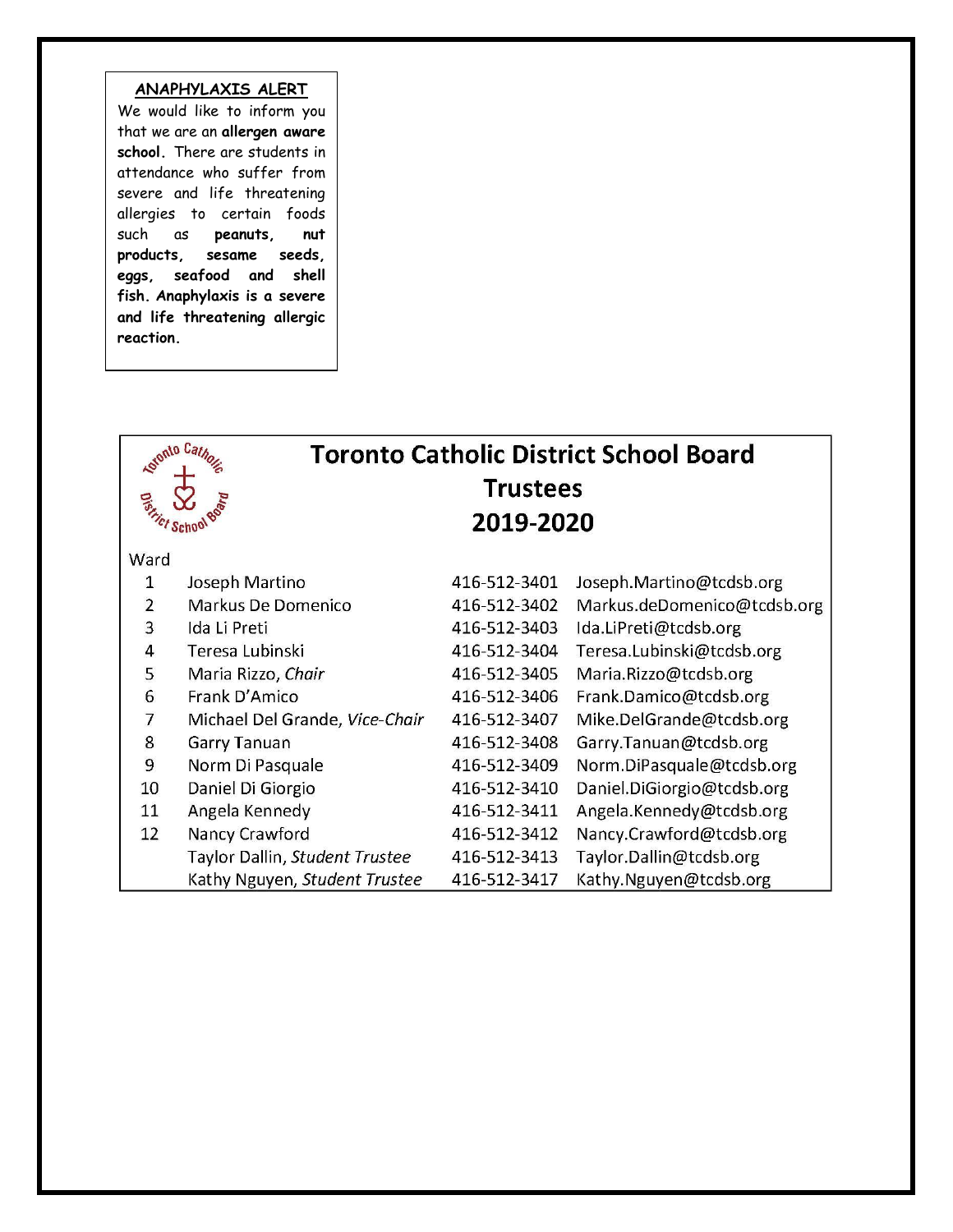

## **September 2019**  Monthly Update From the Board

#### **Update on the School Crossing Guard Program for the 2019-2020 School Year**

Please be advised that starting in September 2019, the City of Toronto will be assuming full responsibility of the School Crossing Guard Program. The locations of the school crossing guards have not changed. Each school can expect the same school crossing guard locations to be served. To view the citywide map and list of school crossing guard locations, please visit: [www.toronto.ca/schoolcrossingguard.](http://www.toronto.ca/schoolcrossingguard)

#### **Important Reminder About Liability Insurance**

All parents are reminded to consider checking the adequacy of their liability insurance through their homeowners'/tenants' insurance policy to cover claims arising out of injuries caused by their child at school. Student Accident Insurance application forms are forwarded to schools for distribution, and can also be purchased on-line at www.insuremykids.com. TCDSB's Risk Management continues to strongly promote this product as an inexpensive form of dental, disability and life insurance.

#### **Register Now: School Cash Online**

Parents/guardians are reminded to create their School Cash Online profile, in order to receive updates and information on upcoming school activities, including pizza lunches, civvies days, field trips, and much more. Paying through School Cash Online offers a safe and convenient payment option that eliminates the need to send cash or cheques to school. For more information and to create your account visit [www.tcdsb.org/FORPARENTS/schoolcashonline](http://www.tcdsb.org/FORPARENTS/schoolcashonline)

#### **Bus Transportation Information and Updates**

Communications with parents regarding bus transportation for students is a priority. In order to stay informed, parents are encouraged to register on the Toronto Student Transportation Group (TSTG) portal today by visiting [www.torontoschoolbus.org](http://www.torontoschoolbus.org/). This portal provides TCDSB parents with online access to their children's transportation information and up to the minute email notifications regarding school bus cancellations or delays. If you have any issues signing up on the portal, please contact [support@torontoschoolbus.org](mailto:support@torontoschoolbus.org) and staff will assist you with the registration of your account.

#### **Safe Arrival**

Parents are encouraged to sign up for the School Messenger app. This will allow parents and the school to stay in touch to report absences quickly and easily, and also for the school to communicate to parents about important information throughout the year including cancellations, closures and other critical issues. <https://www.tcdsb.org/programsservices/safeschools/newsandevents/pages/signupschoolmessenger.aspx>

#### **September's Virtue is Hospitality**

All resources for the month of September, and for the monthly virtues throughout the year can be found on our website at <https://www.tcdsb.org/Board/NurturingOurCatholicCommunity/VirtueoftheMonth/Pages/Default.aspx>

#### **Pastoral Plan: This Year we Focus on "Rooted in Christ: we Believe"**

In the second year of our pastoral plan, "Rooted in Christ, we Believe" our focus turns to what we believe in as a Catholic education community. Resources for the Year: [https://www.tcdsb.org/Board/NurturingOurCatholicCommunity/rooted](https://www.tcdsb.org/Board/NurturingOurCatholicCommunity/rooted-in-christ/webelieve/Pages/weBelieveResources.aspx)[in-christ/webelieve/Pages/weBelieveResources.aspx](https://www.tcdsb.org/Board/NurturingOurCatholicCommunity/rooted-in-christ/webelieve/Pages/weBelieveResources.aspx)

**Consider who inspires you, who nurtures your faith, who acts as a mentor and role model of Catholic living.** Is it your school chaplain? A parent or other family member? Your pastor or other member of your parish? A teacher or other staff at your school? A colleague or friend?

Why not sit down to have a chat with them, and interview them about their experiences of living their faith. Write an article or create a video of your interview. Write a short story, a poem, or create a piece of artwork, music or video that pays tribute to those who guide you on your own journey of faith.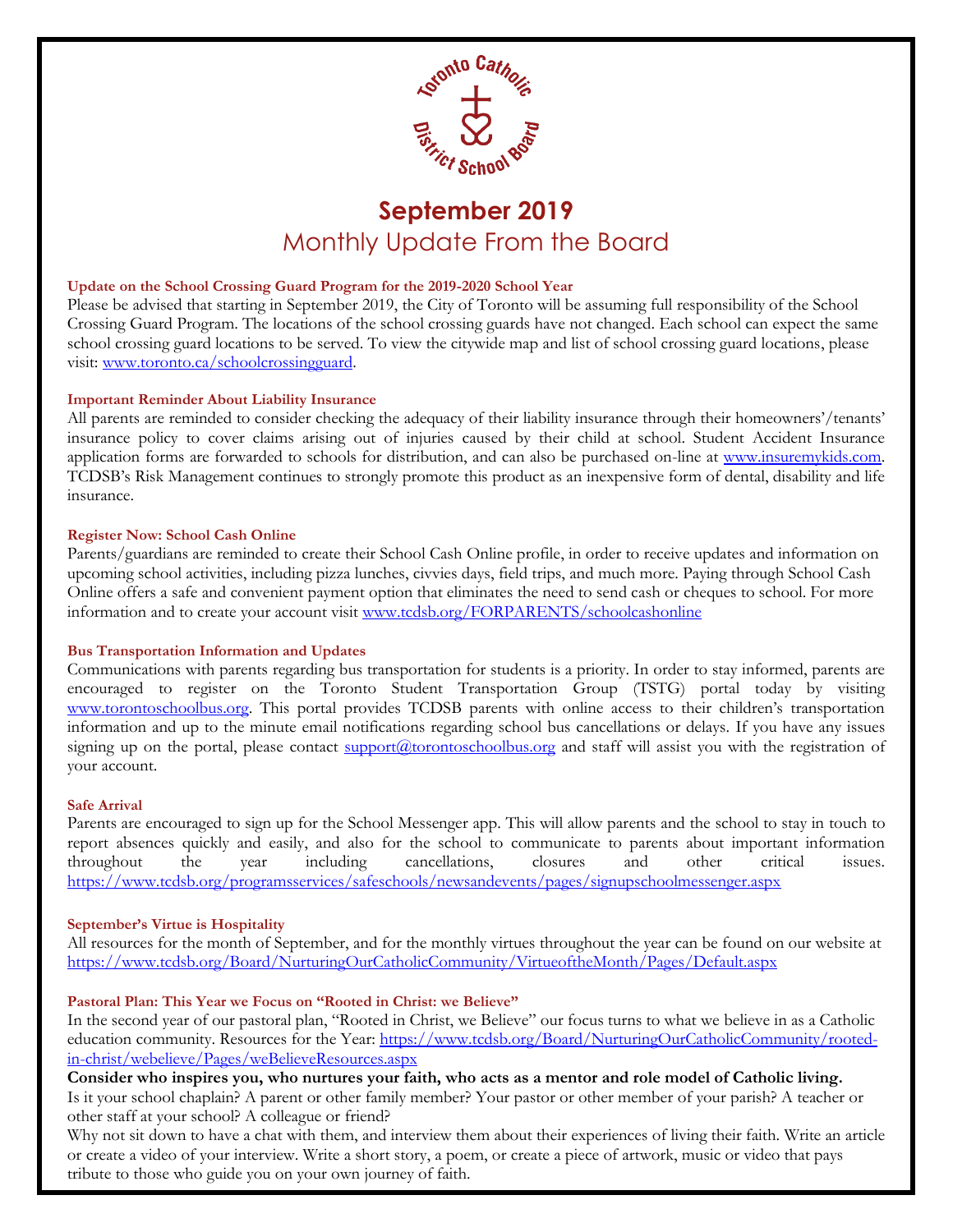Share your stories on social media (@TCDSB #TCDSBelieves) Send your submissions to  $\frac{\text{ncctean}(a)\text{tcdsb.org}}{n}$ 

#### **Night School Registration**

Registration for evening credit courses, Saturday language programs and eClass has begun. Please visit the website for details:<https://www.tcdsb.org/news/othernews/2020/pages/nightschool.aspx>

#### **International Languages After Hours Program Registration**

Registration for the elementary IL After Hours Program continues through to September 21st. [https://www.tcdsb.org/ProgramsServices/SchoolProgramsK12/InternationalLanguages/Pages/Saturday-School-](https://www.tcdsb.org/ProgramsServices/SchoolProgramsK12/InternationalLanguages/Pages/Saturday-School-Registration.aspx)[Registration.aspx](https://www.tcdsb.org/ProgramsServices/SchoolProgramsK12/InternationalLanguages/Pages/Saturday-School-Registration.aspx)

#### **Open Houses**

Students in grade 8 and their families are reminded that TCDSB secondary schools are hosting open houses this fall—a great way to meet staff and students, check out the school facilities and learn about the programs and services being offered at each location. The complete schedule will be available online: <https://www.tcdsb.org/school/OpenHouses/Pages/default.aspx>

#### **September Events and Meetings**

- September is Ukrainian Heritage Month [https://www.tcdsb.org/FORCOMMUNITY/HeritageCelebration/Ukrainian-Canadian-Heritage-](https://www.tcdsb.org/FORCOMMUNITY/HeritageCelebration/Ukrainian-Canadian-Heritage-Month/Pages/default.aspx)[Month/Pages/default.aspx](https://www.tcdsb.org/FORCOMMUNITY/HeritageCelebration/Ukrainian-Canadian-Heritage-Month/Pages/default.aspx)
- September 1—Day of Prayer for Care of God's Creation
- September 4—Open House for Parents of Elementary Students Identified as Gifted, 7-9 PM <https://www.tcdsb.org/forparents/news/pages/giftedopenhouse.aspx>
- September 5--Student Achievement Committee Meeting, 7 PM
- September 8--International Literacy Day
- September 8--Grandparent's Day
- September 9—Fetal Alcohol Spectrum Disorder Awareness Day <https://www.tcdsb.org/news/othernews/2019/pages/fasd.aspx>
- September 10--Governance and Policy Committee Meeting
- September 12—Corporate Services Committee Meeting
- September 14—Talking Faith—Hindu and Catholic Youth Event <https://www.tcdsb.org/Board/NurturingOurCatholicCommunity/News/2019-2020/Pages/HinduCatholic.aspx>
- September 16—Catholic Parent Involvement Committee
- September 18—Special Education Advisory Committee
- September 19-Board For details about these and other events and meetings, visit [www.tcdsb.org](http://www.tcdsb.org/)

#### **Student Leaders Invited to Help Build Accessible Country**

The Government of Canada seeks youth leaders to help build a more accessible Canada. Apply online at [https://www.canada.ca/en/employment-social-development/programs/enabling-accessibility](https://www.canada.ca/en/employment-social-development/programs/enabling-accessibility-fund.html?utm_campaign=EnablingAccessibilityFund&utm_source=SocialMedia/Ddn/Banners&utm_medium=VanityUrl&utm_term=en&utm_content=canada-ca_accessibility-fund)[fund.html?utm\\_campaign=EnablingAccessibilityFund&utm\\_source=SocialMedia\Ddn\Banners&utm\\_medium=VanityUr](https://www.canada.ca/en/employment-social-development/programs/enabling-accessibility-fund.html?utm_campaign=EnablingAccessibilityFund&utm_source=SocialMedia/Ddn/Banners&utm_medium=VanityUrl&utm_term=en&utm_content=canada-ca_accessibility-fund) [l&utm\\_term=en&utm\\_content=canada-ca\\_accessibility-fund](https://www.canada.ca/en/employment-social-development/programs/enabling-accessibility-fund.html?utm_campaign=EnablingAccessibilityFund&utm_source=SocialMedia/Ddn/Banners&utm_medium=VanityUrl&utm_term=en&utm_content=canada-ca_accessibility-fund) by **October 31, 2019.**

#### **Congratulations to Kathy Nguyen, Student Trustee for 2019 - 2021**

Kathy Nguyen, a student at Madonna Catholic Secondary School took her oath of office and seat in the horseshoe alongside the TCDSB Board of Trustees at their meeting held August 22, 2019. Elected by her peers, Kathy was declared the Student Trustee-elect at the CSLIT general assembly meeting at the Catholic Education Centre on April 30<sup>th</sup>.

Kathy often utilizes opportunities where she can network with like-minded leaders and make a difference in her community. She is a member of St. Jane Frances Parish in North York and is an active volunteer in her community. During her leisure time, she regularly volunteers at student leadership events.

As a Student Trustee, Kathy will represent the interests of all TCDSB students during deliberations of the Board and will communicate Board decisions to students. She joins Student Trustee Taylor Dallin who will act as her mentor during her second term of office. You can visit Kathy's student trustee page [here](https://www.tcdsb.org/Board/TrusteesoftheBoard/StudentTrustees/KathyNguyen/Pages/default.aspx) and Taylor Dallin's page [here.](https://www.tcdsb.org/Board/TrusteesoftheBoard/StudentTrustees/TaylorDallin/Pages/default.aspx)